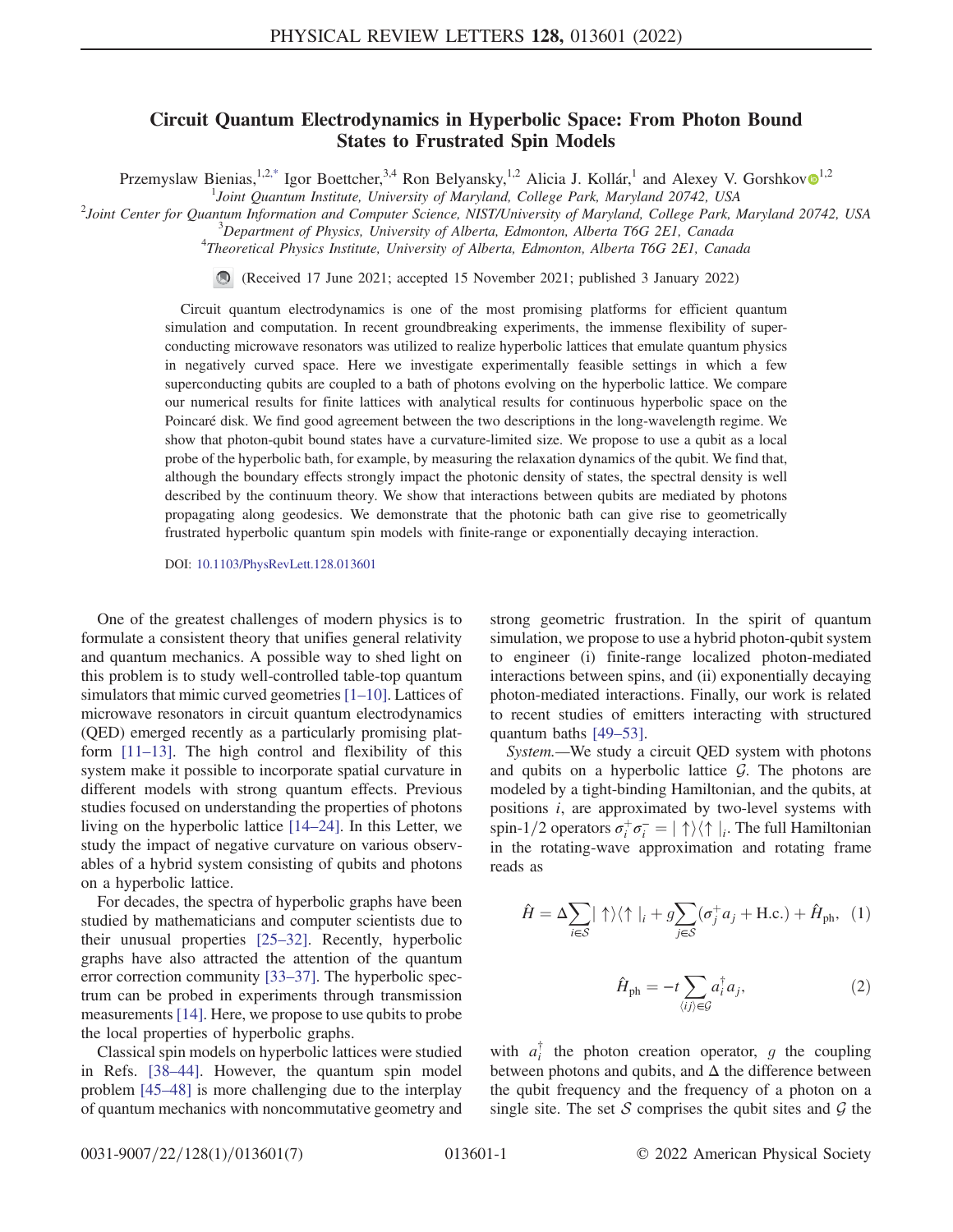hyperbolic lattice. For concreteness, in the following we set the hopping  $t = 1$ .

The spectrum of  $\hat{H}_{\text{ph}}$  is bounded from below and above [\[54](#page-6-3)[,55\]](#page-6-4) [see Fig. [1\(a\)](#page-1-0)], and hence the spectrum of  $\hat{H}$ consists of scattering eigenstates together with localized photon-qubit bound states [\[49,](#page-6-1)[56](#page-6-5)–[60](#page-6-6)]. For a single qubit at position *i*, the single-excitation eigenstate energies  $\omega$  are given by the solutions of

$$
\omega = \Delta + g^2 G_{ii}(\omega),\tag{3}
$$

<span id="page-1-1"></span>where  $G_{ij}(\omega) = (\omega - \hat{H}_{ph})_{ij}^{-1}$  is the photonic Green function. We denote the lowest eigenvalue of  $\hat{H}_{\text{ph}}$  or lower band edge (LEBE) by  $E_0 < 0$ . For arbitrary  $\Delta$ , Eq. [\(3\)](#page-1-1) always permits two solutions outside the photonic band (corresponding to the bound states), and we focus in the following on the lower bound state with  $\omega = E_B < \Delta$ . For weak coupling  $(g \ll |E_0 - \Delta|)$ , we have  $E_B \approx$  $\Delta + g^2 G_{ii}(\Delta)$ , and the bound-state wave function consists mostly of the spin component such that

<span id="page-1-2"></span><span id="page-1-0"></span>

FIG. 1. (a) Single-excitation single-qubit bound state. Color indicates the amplitude of the wave function. Gray lines denote the connectivity of photonics sites. One site is coupled via  $q$  to a qubit (gray circle). Inset: the photonic spectrum as a function of the eigenstate index j. All results are for  $g = 0.05$  and  $\Delta = -3.2$ below the band edge at  $E_0 \approx -2.9$ . (b) Comparison of photonic amplitudes of the lowest eigenstate as a function of the distance  $d(z_1, z_i)$  from the qubit at  $z_1$ —exact  $\psi_i$  (diamonds), perturbative expressions from Eq. [\(4\)](#page-1-2) based on discrete (squares) and continuous (dots) Green function. (c) and (d) The density of the photonic amplitude of a two-spin single-excitation bound state illustrating the photon-mediated interactions between spins on the graph (c) and in the continuum (d). We see that photons follow the shortest path between two spins [positioned at two black dots in (c)]—the geodesic shown as a (dashed) semicircle on the Poincaré disk.

$$
|\psi_B\rangle \approx |\uparrow, 0\rangle + g \sum_{j \in \mathcal{G}} G_{ij}(\Delta) a_j^{\dagger} |\downarrow, 0\rangle. \tag{4}
$$

When the experimentally relevant energies are close to the LEBE,  $\omega - E_0 \lesssim t$ , we can capture the photonic part by a continuum model [\[16\]](#page-5-12) on the Poincaré disk with metric  $ds^2 = (2\kappa)^2 (dx^2 + dy^2)/(1 - r^2)^2$  and curvature radius  $\kappa = 1/2$  [\[61\]](#page-6-7). The finite hyperbolic lattice is mapped to a hyperbolic disk of radius  $L < 1$ , where  $L =$  $\sqrt{N/(N+N_0)}$  for N sites with N<sub>0</sub> a constant [\[16\]](#page-5-12), so that  $L \rightarrow 1$  for large lattices. For concreteness, we consider the  $\{7, 3\}$  lattice based on regular heptagons with coordination number 3, with  $N_0 = 28$ , and lattice constant  $h = 0.276$ . However, our results apply (i) to other hyperbolic  $\{p, q\}$ lattices by substituting the corresponding value of  $h$ , and (ii) to line graphs of  $\{p, q\}$  lattices [[54](#page-6-3)] in the longwavelength regime. We denote the hyperbolic distance by  $d(z, z') = \kappa \arccosh(1 + \{[2|z-z'|^2]/[(1-|z|^2)(1-|z'|^2)]\}).$ <br>The number  $d(z, z_1)$  intuitively quantifies the number of The number  $d(z_i, z_j)$ , intuitively, quantifies the number of<br>hope needed to get from z, to z, on the graph hops needed to get from  $z_i$  to  $z_j$  on the graph.

The photon spectrum is continuous on the Poincareé disk and given by  $E_{\mathbf{k}} = E_0 + (1/M)|\mathbf{k}|^2$ , with momentum **k**,<br>effective photon mass  $M = (A/3h^2)$  [16]. The bound-state effective photon mass  $M = (4/3h^2)$  [[16](#page-5-12)]. The bound-state condition [Eq. [\(3\)](#page-1-1)] becomes  $E_B = \Delta + g^2 G_{\Lambda}(z_i, z_i, E_B)$ , with  $G_{\Lambda}(z, z', \omega)$  the continuum approximation of the photon Green function. The subscript  $\Lambda$  indicates the need photon Green function. The subscript  $\Lambda$  indicates the need to introduce a large-momentum cutoff  $\Lambda \propto h^{-1}$ , because the continuum Green function is not well defined for  $z = z'$ [\[16\]](#page-5-12). This is analogous to the well-known regularization of bound states for parabolic bands in two Euclidean dimen-sions [\[62](#page-6-8)[,63\]](#page-6-9). The value of  $\Lambda$  can be fixed through a renormalization condition, yielding  $\Lambda \simeq 3h^{-1}$  [[64](#page-6-10)]. The bound-state wave function for a qubit at  $z_i$ , for arbitrary  $L < 1$  and energies close to the LEBE, is

$$
|\psi_B\rangle \propto \left(\sigma_i^+ - \int \frac{d^2z}{(1-|z|^2)^2} u(z)a^\dagger(z)\right)|\downarrow,0\rangle, \quad (5)
$$

with  $u(z) = M\tilde{g}G_{\Lambda}(z_i, z, E_B)$  and  $\tilde{g} = \sqrt{\pi/28}g$ . In Fig. [1\(b\)](#page-1-0),<br>we show the photonic amplitude  $|u(z)|$  of the bound-state we show the photonic amplitude  $|u(z)|$  of the bound-state wave function using both the continuum expression for  $G_{\Lambda}(z_i, z_j, E_B)$  from Ref. [\[16](#page-5-12)] and lattice Green function  $G_{ii}(E_B)$ , which both agree well with the exact result.

Setting  $L = 1$  in the continuum model, i.e., considering an infinite system, often leads to simple analytical formulas, but assumes the absence of a system boundary. Since boundary effects are not subleading in hyperbolic space, results obtained for  $L = 1$  can differ *qualitatively* from those for any  $L < 1$ , which is the case for our system. We are primarily interested in contributions of weakly coupled spins located in the bulk, sufficiently far away from the boundary. We find that some observables are well captured by the  $L = 1$  limit, whereas others need to be computed for  $L < 1$ . The continuum Green function for  $L = 1$  reads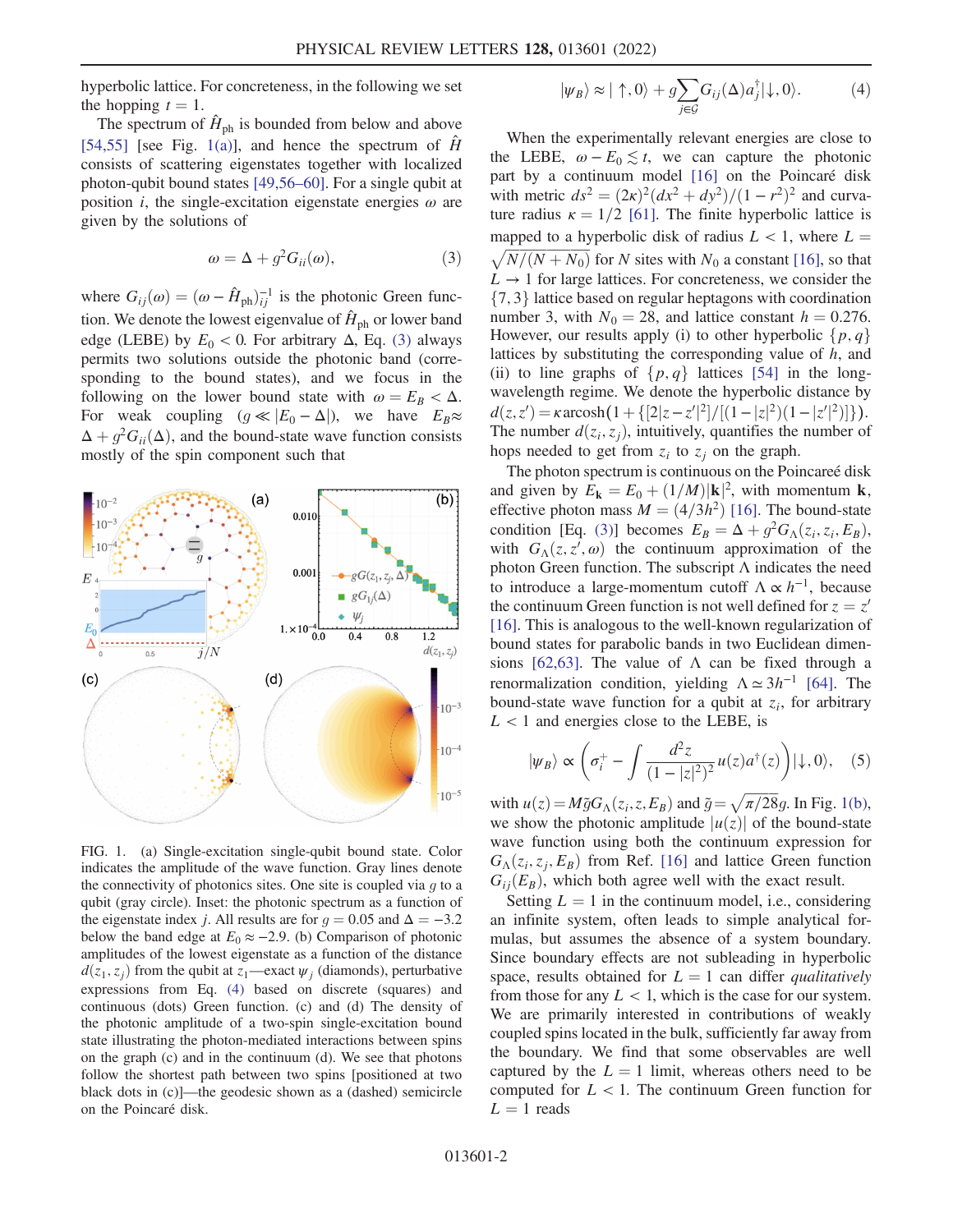$$
G_{\Lambda}(z_i, z_i, E_B) = \frac{\pi}{28} \int_{k \le \Lambda} \frac{d^2 k}{(2\pi)^2} \frac{\tanh(\pi k/2)}{E_B - E_0 - \frac{1}{M}k}, \quad (6)
$$

where  $k = |\mathbf{k}|$ . The tanh term in the numerator [\[65\]](#page-6-11) is due to the negative curvature of space. In practice,  $|E_B - E_0| \gg$  $M^{-1}$  because of the large value of the mass, and we can neglect the tanh factor to approximate  $G_{\Lambda}(z_i, z_i, E_B) \approx$  $(M/112) \ln(|E_B - E_0|M/\Lambda^2)$ .<br>Curvature-limited correl

<span id="page-2-2"></span>correlations.—The continuum approximation enables us to analytically quantify the size of the single-particle bound state. For this purpose, we expand [\[64\]](#page-6-10) the Green function for large hyperbolic distance  $d(z, z') \gg h$ , leading to

$$
G_{\Lambda}(z, z', \omega) \approx G_{\Lambda}^{(0)}(\omega) \exp\left(-\frac{d(z, z')}{2\xi(\omega)}\right),\tag{7}
$$

which confirms the exponential decay shown in Fig. [1\(b\)](#page-1-0). The correlation length  $\xi$  depends on the system parameters through the frequency  $\omega$ , and in the following we neglect a weak residual dependence on  $z$  and  $z'$  from boundary effects. In the continuum approximation and in the limit  $L \rightarrow 1$ , the lower edge of the photonic band is located at  $E_0 = -3 + (1/M)$  [[16](#page-5-12)]. As  $\omega$  approaches  $E_0$  from below, for qubits coupled to a Euclidean lattice, the correlation length diverges as  $\xi \propto (E_0 - \omega)^{-1/2}$  [[50](#page-6-12),[56](#page-6-5)]. In stark contrast, on the hyperbolic lattice, correlations are cut off by the curvature radius, and  $\xi \leq \kappa$  remains finite. In particular, for  $L = 1$  and  $\omega < E_0$ , we find [\[64\]](#page-6-10) that

$$
\xi \approx \frac{\kappa}{1 + \sqrt{M(E_0 - \omega)}}.\tag{8}
$$

Spin relaxation and photonic density of states (DOS).— We propose a local probe—an excited qubit with frequency within the band—to measure properties of hyperbolic graphs. For very weak coupling g, one can couple to only a few eigenstates and extract the spectral properties from the time dependence of the excited state population. On the other hand, by using larger g, such that a qubit couples to many states, the dynamics of the initially excited spin corresponds to the exponential decay governed by the graph spectrum. We concentrate on the latter in the following.

The spontaneous emission from the qubit can be described by a Markovian Lindblad master equation with the decay rate  $\Gamma = j(\Delta)$ , where  $j(\omega) = 2\pi \sum_{\mathbf{k}} |g_{\mathbf{k}}|^2 \delta(\omega - \omega)$  is the spectral function. In the low-energy continuum  $\omega_{\mathbf{k}}$ ) is the spectral function. In the low-energy continuum approximation we have  $g_{\mathbf{k}} = g \sqrt{(\pi/28)} |\psi_{\mathbf{k}}(z_i)|$  with  $\psi_{\mathbf{k}}(z_i)$  the eigenfunctions of the hyperbolic I antecian  $\psi_{\mathbf{k}}(z)$  the eigenfunctions of the hyperbolic Laplacian [\[64\]](#page-6-10) and  $\omega_{\mathbf{k}} = E_0 + (1/M)|\mathbf{k}|^2$ . Furthermore, for  $L = 1$ , we have we have

$$
j_{L=1}(\omega) = \frac{\pi M}{56} g^2 \tanh\left(\frac{\pi \sqrt{(\omega - E_0)M}}{2}\right). \tag{9}
$$

We see that, due to the tanh factor,  $j(\omega)$  is qualitatively different in curved space than in 2D Euclidean space where, for quadratic dispersion,  $j(\omega)$  lacks this factor and is thus constant. However, the range of energies for which curved and flat space differ is restricted to a narrow energy range  $\leq \delta E_{L=1} = 1/M \ll 1$  close to the LEBE. Note that, for  $L = 1$  and within the continuum approximation,  $j(\omega)$  is directly proportional to the DOS  $\rho$ ,  $\rho_{L=1}$  =  $N\eta$  tanh $[(\pi/2)\sqrt{(\omega - E_0)M}]$  with  $\eta = (M/112)$ , as the energy dependence from  $g_k$  drops out in the angular average [[64](#page-6-10)], as is often the case in the Euclidean geometry [\[52\]](#page-6-13).

Close to the LEBE, the photonic spectrum can be computed from the hyperbolic Laplacian  $\Delta_q$  for any  $L < 1$  using Dirichlet boundary conditions. The DOS of eigenvalues  $\varepsilon$  of the Laplacian follows Weyl's law  $\rho_W(\varepsilon) \sim$  $\left(\frac{\text{area}}{4\pi}\right) - \left[\text{circ}/\left(8\pi\sqrt{\epsilon}\right)\right] + \mathcal{O}(\epsilon^{-1})$  [[66](#page-6-14)–[69\]](#page-6-15), with area =  $\pi L^2/(1 - L^2)$  and circ =  $2\pi L/(1 - L^2)$  the area and circumference of the finite hyberbolic disk, respectively. Using  $\varepsilon = M(\omega - E_0)$ , we arrive at

<span id="page-2-1"></span>
$$
\rho_W(\omega) \approx \frac{L^2/h^2}{3(1 - L^2)} - \frac{L/h}{2\sqrt{3}(1 - L^2)} \frac{1}{\sqrt{\omega - E_0}}.\tag{10}
$$

Note that the leading, constant term is characteristic for parabolic bands in two dimensions, but the subleading correction is important even in the large-system limit which is in dramatic contrast to flat space. Importantly, setting  $L = 1$  in  $\rho_W$  does not reproduce  $\rho_{L=1}$ .

In Fig.  $2(a)$ , we plot the exact normalized cumulative DOS,  $P(\omega) = (1/N) \int_{E_0}^{\omega} d\nu \rho(\nu)$ , from which we see that P<br>shows Weyl scaling and does not change with system size shows Weyl scaling and does not change with system size. We confirm that the second term in Weyl's law [Eq. [\(10\)](#page-2-1)] is non-negligible in a wide range of energies,  $\delta E_W$ , which is much greater than  $\delta E_{L=1}$ . The neglect of boundary effects

<span id="page-2-0"></span>

FIG. 2. Comparison of spectral properties from analytic limits to numerics of different-sized graphs in the long-wavelength limit near the LEBE. Graphs are characterized by the number  $\ell$  of concentric rings of heptagons, where  $l = 1$  corresponds to a single heptagon. (a) The cumulative DOS  $P(\omega)$  has data points nearly overlapping for different  $\ell$ . (b) The cumulative  $J(\omega)$  is less smooth, but asymptotically ( $\ell \to \infty$ ) approaches  $J_{L=1}(\omega)$ : The root-mean-square error with respect to  $J_{L=1}$  for  $\omega < -2$  is 0.0066, 0.0052, and 0.0044 for  $\ell = 5$ , 6, and 7, respectively.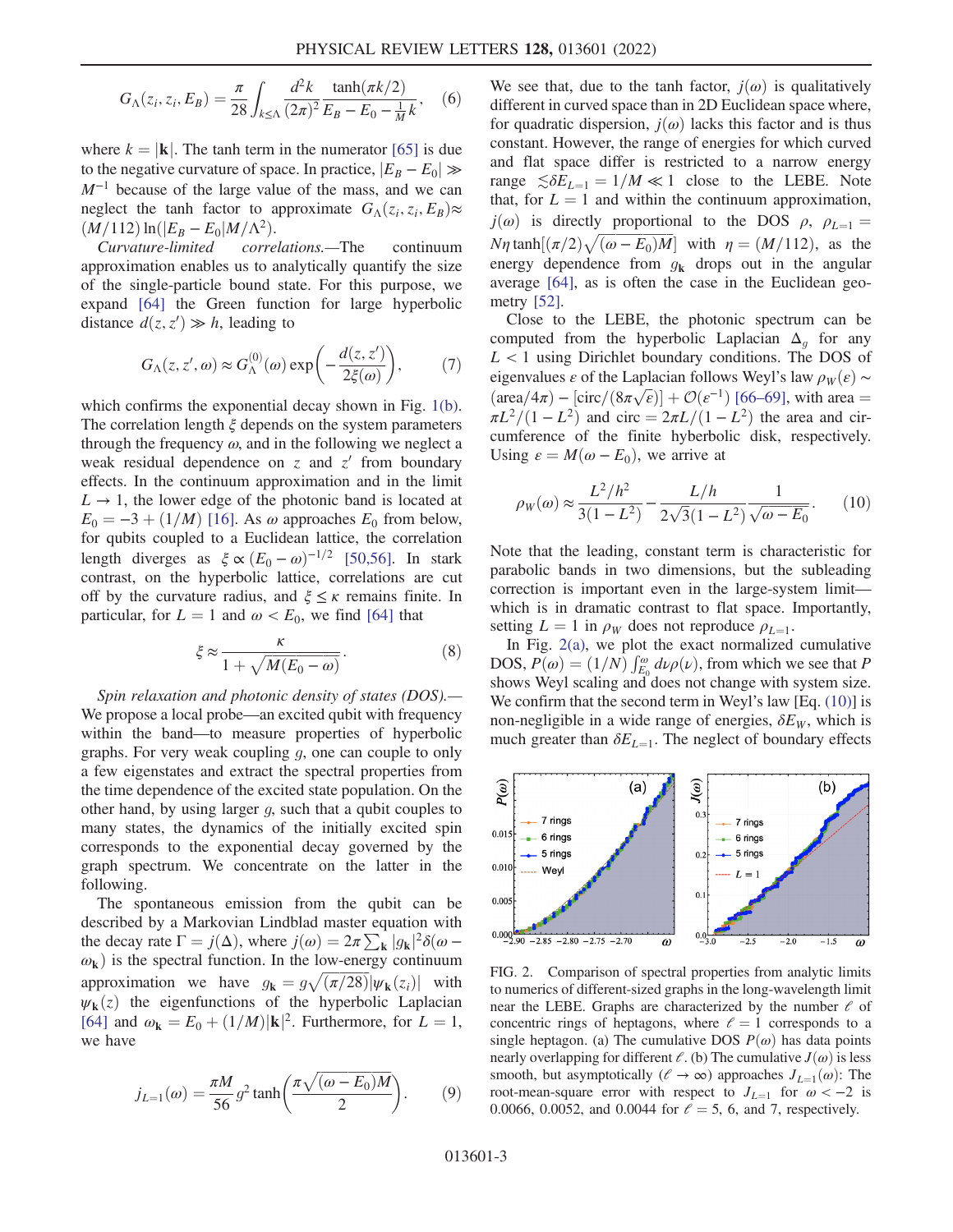<span id="page-3-0"></span>

FIG. 3. (a) Comparison of analytical expressions and numerical results (with the bin size  $\Delta \omega = 0.15$ ) for *j* and  $\rho$ . (b) Comparison of the numerical (with  $\Delta \omega = 0.3$ ) j and  $\rho$  with the fitted Γ within time  $\in [0, 15]$  (error bars correspond to the standard deviation) for  $a = 0, 3, \ell = 7$  $g = 0.3, \ell = 7.$ 

in  $\rho_{L=1}$  does not reproduce the lattice DOS. Note that the leading term in  $\rho_W$  is the same as the large- $\omega$  value of  $\rho_{L=1}(\omega)$ , which is equal to Nη.

Figure [2\(b\)](#page-2-0) shows the cumulative spectral function  $J(\omega) = \int_{E_0}^{\omega} d\nu j(\nu)/g^2$ . Close to the band edge, we observe that  $J(\omega)$  with increasing  $\ell$  is well approximated by a constant  $j(\omega)$ . Hence,  $J(\omega)$  qualitatively agrees [\[70\]](#page-6-16) with  $j_{L=1}(\omega)$ , because both lead to a nearly constant value of  $j(\omega)$ . We conclude that, since  $j(\omega)$  is a *local* quantity, it is only weakly influenced by the boundary physics of hyperbolic lattices and can be described by the continuum  $L = 1$ theory, which is an important and useful result for future experimental and theoretical studies.

The presence of the lattice leads to a significant difference between  $\rho$  and j for large  $\Delta$  away from the LEBE [see Fig. [3\(a\)](#page-3-0)], whereas they are directly proportional in the lowenergy continuum approximation for  $L = 1$ . We numerically extract the decay rate  $\Gamma$  on the lattice from the dynamics of an initially excited spin with no photons, however, with significant error bars for some detunings  $\Delta$ corresponding to the nonexponential decay. Due to the limited lattice sizes accessible in numerics, we analyzed  $g = 0.3$  to ensure that the qubit is coupled to many photonic modes. We find that  $\Gamma \propto j(\omega)$  rather than  $\propto \rho$ [see Fig. [3\(b\)](#page-3-0)]. The deviation between  $\Gamma$  and j is caused by (i) the finite number of states we couple to, (ii) edge effects such as reflection from the boundary, (iii) fast variation of the photonic density of states with energy, and (iv) effects beyond Fermi's golden rule due to  $q$  being comparable to the hopping strength  $t = 1$ . These effects can also contribute to the error bars in Fig. [3\(b\).](#page-3-0) We note that for larger systems, one could either suppress or better establish nonexponential decay.

Single-excitation bound state for 2 qubits.—We now consider 2 qubits located at positions  $z_1$  and  $z_i$ , each with frequency  $\Delta$ . In this case, the situation is slightly different than for 1 qubit. There is always one symmetric bound state below the LEBE for all  $\Delta$ , but for certain unfavorable values of  $\Delta$ , distance between qubits, or coupling strength,

<span id="page-3-1"></span>

FIG. 4. Energy spectrum (a) as a function of g for  $\Delta = -2.5$ and next-nearest neighbors separated by  $z = 0.5$ , and (b) as a function of  $\Delta$  for  $g = 0.5$  and nearest neighbors separated by  $z = h = 0.276$ . All lattice results are for  $\ell = 6$ , which we compare with symmetric (lower black dashed curve) and antisymmetric (upper red dashed) 2-qubit bound states.

the second antisymmetric bound state melts into the continuum of states. This is analogous to antisymmetric bound states in 1D [[49](#page-6-1)]. The energies of two singleexcitation bound states  $(E_B^{\pm})$  are given by the solutions of

$$
E_B^{\pm} - \Delta - \Sigma_{11}(E_B^{\pm}) \mp \Sigma_{1j}(E_B^{\pm}) = 0, \quad (11)
$$

with  $\Sigma_{ii}(\omega) = g^2 G_{ii}(\omega)$ . We find good agreement between the solution using the continuum Green function  $G_{\Lambda}(z_i, z_j, \omega)$  and the results using the lattice Green function  $G_{ii}(\omega)$  (see Fig. [4](#page-3-1)).

The bound-state wave functions in the continuum are

$$
|\psi_B^{\pm}\rangle = c_{\pm} \left[ (\sigma_1^+ \pm \sigma_j^+) - \frac{4\tilde{g}}{3th^2} \int_z \left[ G_{\Lambda}(z, z_1; E_B^{\pm}) \right] \right. \\ \left. \pm G_{\Lambda}(z, z_j; E_B^{\pm}) \right] a^{\dagger}(z) \Bigg] |\downarrow \downarrow 0 \rangle. \tag{12}
$$

In Figs.  $1(c)$  and  $1(d)$ , we plot the photonic density for the lowest (i.e., symmetric) bound state  $|\psi_B^{\dagger}\rangle$  as a function of position z. On a lattice z takes only discrete values z, and position z. On a lattice, z takes only discrete values  $z_i$ , and  $n_{ph}(z_i)$  is given by  $g^2 \sum_{w,w' \in \{1,j\}} G_{wi}(E_B) G_{w'i}(E_B)$ . We see that the photons mediating the interactions follow a geodesic—the shortest path between the two spins.

Effective spin models.—The coupling of spins to the hyperbolic photonic bath leads to an effective spin-spin interaction that changes as the spin frequency is tuned. For spin frequencies satisfying  $E_0 - \Delta \gg g$ , we integrate out the hyperbolic photons and arrive at the effective spin-spin Hamiltonian

$$
\hat{V} = g^2 \sum_{ij} G_{ij}(\Delta) \sigma_i^- \sigma_j^+ \tag{13}
$$

describing flip-flop interactions. Here terms with  $i = j$ introduce an on site energy shift for the qubits. For  $i \neq j$ , we can use the continuum approximation for the Green function  $G_{ij}(\omega)$ . Equation [\(7\)](#page-2-2) reveals that the interaction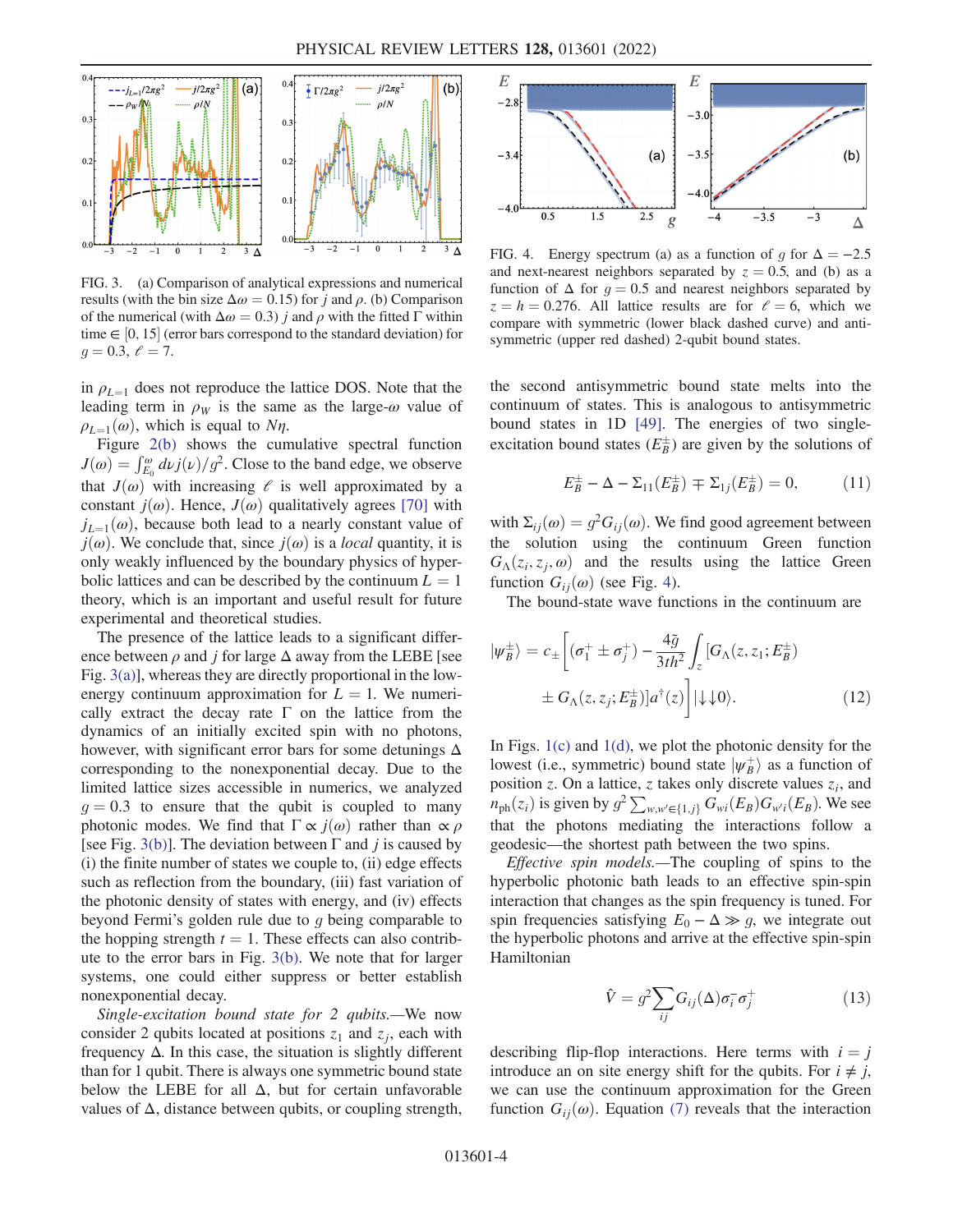<span id="page-4-2"></span>

FIG. 5. Spin model in the vicinity of the flatband for the heptagonal kagomelike line graph with  $t = -1$  [[14](#page-5-3)]. (a) The photonic spectrum as a function of the eigenstate index  $j$ . (b) We plot the interaction strength as a function of qubit position, assuming the position of the second qubit to be where the largest dot is. The dot color denotes the sign of the interactions [green (yellow) is  $+(-)$ ], whereas its diameter is directly proportional to the interaction strength.

decays exponentially with a correlation length  $\xi \le \kappa = 1/2$ that depends on  $\Delta$ .

For simplicity of presentation, we focused on hyperbolic  $\{p, q\}$  graphs. Conveniently, their long-wavelength physics is the same as that of their line graphs [\[71\]](#page-6-17), which naturally appear in cQED experiments [[14](#page-5-3)]. Line graphs, additionally, feature a flatband of localized states at energy  $\omega_{\text{flat}}$ , which is near the LEBE for  $t < 0$  [[14](#page-5-3)]. In particular, for lattices based on polygons with an odd number of vertices, these flatbands are gapped [see Fig. [5\(a\)](#page-4-2)]. Due to the gap, we can choose the qubits to be coupled effectively only to the flatband. Because flatband eigenstates have support only on two neighboring polygons [\[14\]](#page-5-3), the photon-mediated interactions between the spins are strictly finite range. The spin Hamiltonian, in terms of the wave functions  $\phi_k$  describing the localized states in the flatband, reads as

$$
\hat{V} = \frac{g^2}{\Delta - \omega_{\text{flat}}} \sum_{k,ij} \phi_k^*(z_j) \phi_k(z_i) \sigma_i^- \sigma_j^+.
$$
 (14)

Figure [5](#page-4-2) illustrates that the interactions are of finite range, with the sign of the interactions oscillating rapidly with distance (see Supplemental Material [[64\]](#page-6-10)). Together with possible geometric frustration, this leads to a highly frustrated spin model, which may lead to exotic spin-liquid phases.

Outlook.—Though we assumed two-level qubits, the multilevel structure of different superconducting qubits is worth exploring, for example, of transmon [[72](#page-6-18)] or fluxonium [\[73\]](#page-6-19). In a regime in which the anharmonicity of the transmon is not large enough to neglect higher excited levels, we envision a generalized hyperbolic Bose-Hubbard model with long-range hopping. On the other hand, fluxonium qubits offer larger anharmonicities as well as enable Raman and microwave-activated (possibly timedependent) control [\[74,](#page-6-20)[75](#page-6-21)]. Using our formalism, it is exciting to study the impact of spatial curvature on the creation and detection of entanglement, fractional quantum Hall phases [[17](#page-5-13)[,76\]](#page-6-22), giant atoms [\[77\]](#page-6-23), frustrated and/or disordered spin and bosonic models [[78](#page-6-24),[79](#page-6-25)], and BCS theory involving flatbands [[80](#page-6-26)]. Finally, we envision the possibility of engineering a quantum simulator of the AdS-CFT correspondence [[81](#page-6-27)[,82\]](#page-6-28).

P. B., I. B, R. B., and A. V. G. acknowledge support by National Science Foundation Quantum Leap Challenge Institute (Grant No. OMA-2120757), Air Force Office of Scientific Research, Air Force Office of Scientific Research Multidisciplinary University Research Initiative, National Science Foundation Physics Frontier Center at the Joint Quantum Institute, Army Research Office Multidisciplinary University Research Initiative, Department of Energy Advanced Scientific Computing Research Quantum Testbed Pathfinder program (Award No. DE-SC0019040), U.S. Department of Energy Award No. DE-SC0019449, Department of Energy Advanced Scientific Computing Research Accelerated Research in Quantum Computing program (Award No. DE-SC0020312), and National Science Foundation Practical Fully-Connected Quantum Computer program. I. B. acknowledges support from the University of Alberta startup fund UOFAB Startup Boettcher. R. B. also acknowledges support of Natural Sciences and Engineering Research Council of Canada and Fonds de recherche du Québec – Nature et technologies of Canada. A. J. K. acknowledges support from Airforce Office of Scientific Research Grant No. FA95502110129, National Science Foundation Grant No. PHY2047732, and National Science Foundation Quantum Leap Challenge Institute for Robust Quantum Simulation (Grant No. OMA2120757).

<span id="page-4-1"></span><span id="page-4-0"></span>[\\*](#page-0-0) przemyslaw.bienias@gmail.com

- [1] U. Leonhardt and P. Piwnicki, Relativistic Effects of Light in Moving Media with Extremely Low Group Velocity, [Phys. Rev. Lett.](https://doi.org/10.1103/PhysRevLett.84.822) 84, 822 (2000).
- [2] D. A. Genov, S. Zhang, and X. Zhang, Mimicking celestial mechanics in metamaterials, [Nat. Phys.](https://doi.org/10.1038/nphys1338) 5, 687 [\(2009\).](https://doi.org/10.1038/nphys1338)
- [3] I. I. Smolyaninov and E. E. Narimanov, Metric Signature Transitions in Optical Metamaterials, [Phys. Rev. Lett.](https://doi.org/10.1103/PhysRevLett.105.067402) 105, [067402 \(2010\).](https://doi.org/10.1103/PhysRevLett.105.067402)
- [4] R. Bekenstein, R. Schley, M. Mutzafi, C. Rotschild, and M. Segev, Optical simulations of gravitational effects in the Newton-Schrödinger system, Nat. Phys. 11[, 872 \(2015\)](https://doi.org/10.1038/nphys3451).
- [5] L. J. Garay, J. R. Anglin, J. I. Cirac, and P. Zoller, Sonic Analog of Gravitational Black Holes in Bose-Einstein Condensates, [Phys. Rev. Lett.](https://doi.org/10.1103/PhysRevLett.85.4643) 85, 4643 (2000).
- [6] P.O. Fedichev and U.R. Fischer, Gibbons-Hawking Effect in the Sonic de Sitter Space-Time of an Expanding Bose-Einstein-Condensed Gas, [Phys. Rev. Lett.](https://doi.org/10.1103/PhysRevLett.91.240407) 91, 240407 [\(2003\).](https://doi.org/10.1103/PhysRevLett.91.240407)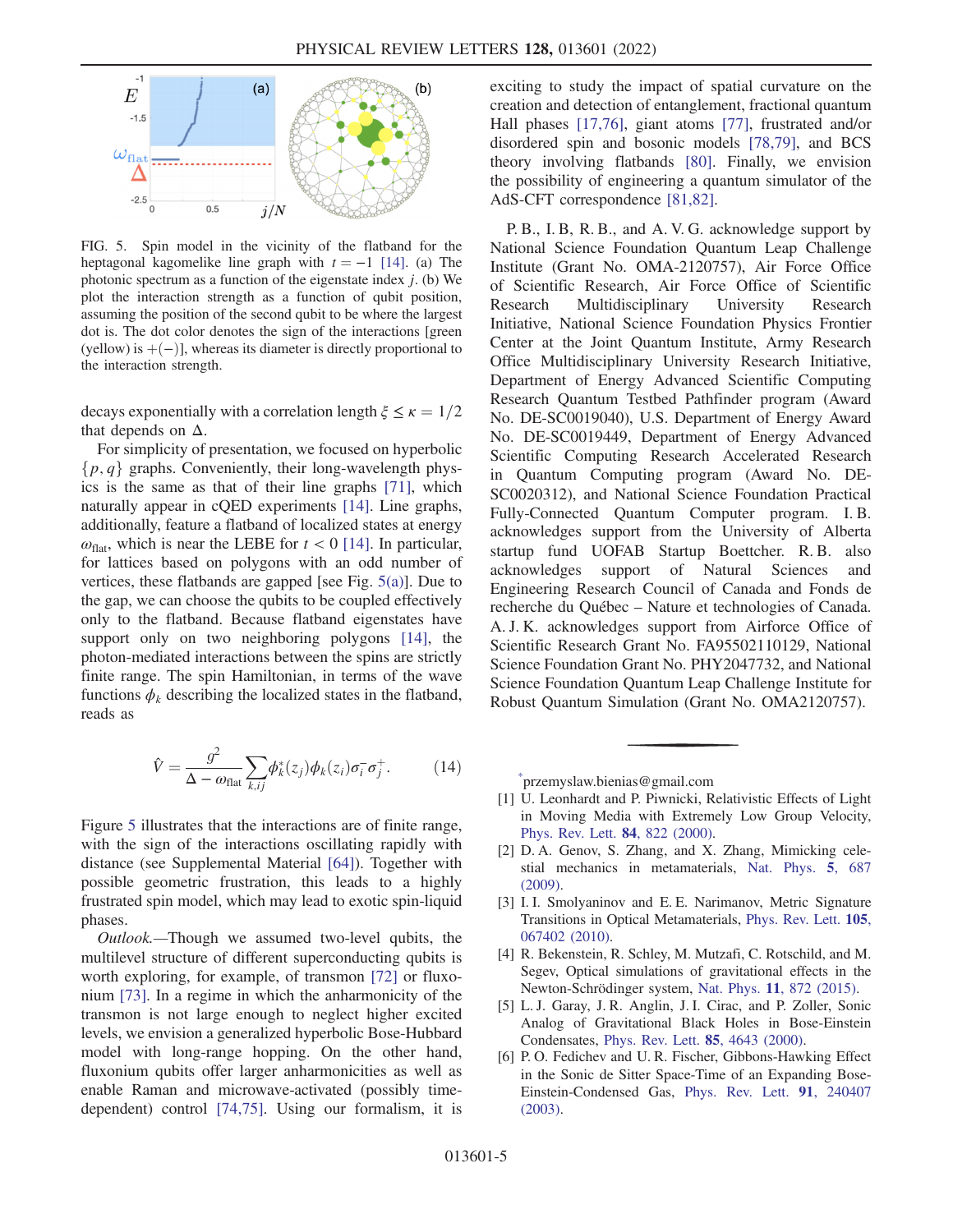- [7] D. E. Chang, A. S. Sørensen, E. A. Demler, and M. D. Lukin, A single-photon transistor using nanoscale surface plasmons, Nat. Phys. 3[, 807 \(2007\).](https://doi.org/10.1038/nphys708)
- [8] C. Sheng, H. Liu, Y. Wang, S. N. Zhu, and D. A. Genov, Trapping light by mimicking gravitational lensing, [Nat.](https://doi.org/10.1038/nphoton.2013.247) Photonics 7[, 902 \(2013\).](https://doi.org/10.1038/nphoton.2013.247)
- [9] O. Lahav, A. Itah, A. Blumkin, C. Gordon, S. Rinott, A. Zayats, and J. Steinhauer, Realization of a Sonic Black Hole Analog in a Bose-Einstein Condensate, [Phys. Rev. Lett.](https://doi.org/10.1103/PhysRevLett.105.240401) 105[, 240401 \(2010\).](https://doi.org/10.1103/PhysRevLett.105.240401)
- <span id="page-5-0"></span>[10] J. Hu, L. Feng, Z. Zhang, and C. Chin, Quantum simulation of Unruh radiation, Nat. Phys. 15[, 785 \(2019\).](https://doi.org/10.1038/s41567-019-0537-1)
- <span id="page-5-1"></span>[11] A. A. Houck, H. E. Türeci, and J. Koch, On-chip quantum simulation with superconducting circuits, [Nat. Phys.](https://doi.org/10.1038/nphys2251) 8, 292 [\(2012\).](https://doi.org/10.1038/nphys2251)
- [12] M. Fitzpatrick, N. M. Sundaresan, A. C. Y. Li, J. Koch, and A. A. Houck, Observation of a Dissipative Phase Transition in a One-Dimensional Circuit QED Lattice, [Phys. Rev. X](https://doi.org/10.1103/PhysRevX.7.011016) 7, [011016 \(2017\).](https://doi.org/10.1103/PhysRevX.7.011016)
- <span id="page-5-2"></span>[13] B. M. Anderson, R. Ma, C. Owens, D. I. Schuster, and J. Simon, Engineering Topological Many-Body Materials in Microwave Cavity Arrays, [Phys. Rev. X](https://doi.org/10.1103/PhysRevX.6.041043) 6, 041043 [\(2016\).](https://doi.org/10.1103/PhysRevX.6.041043)
- <span id="page-5-3"></span>[14] A. J. Kollár, M. Fitzpatrick, and A. A. Houck, Hyperbolic lattices in circuit quantum electrodynamics, [Nature](https://doi.org/10.1038/s41586-019-1348-3) (London) 571[, 45 \(2019\).](https://doi.org/10.1038/s41586-019-1348-3)
- [15] L. Boyle, M. Dickens, and F. Flicker, Conformal Quasicrystals and Holography, Phys. Rev. X 10[, 011009 \(2020\).](https://doi.org/10.1103/PhysRevX.10.011009)
- <span id="page-5-12"></span>[16] I. Boettcher, P. Bienias, R. Belyansky, A. J. Kollár, and A. V. Gorshkov, Quantum simulation of hyperbolic space with circuit quantum electrodynamics: From graphs to geometry, Phys. Rev. A 102[, 032208 \(2020\)](https://doi.org/10.1103/PhysRevA.102.032208).
- <span id="page-5-13"></span>[17] S. Yu, X. Piao, and N. Park, Topological Hyperbolic Lattices, Phys. Rev. Lett. 125[, 053901 \(2020\)](https://doi.org/10.1103/PhysRevLett.125.053901).
- [18] R. C. Brower, C. V. Cogburn, A. L. Fitzpatrick, D. Howarth, and C.-I. Tan, Lattice setup for quantum field theory in AdS<sub>2</sub>, Phys. Rev. D 103[, 094507 \(2021\).](https://doi.org/10.1103/PhysRevD.103.094507)
- [19] M. Asaduzzaman, S. Catterall, J. Hubisz, R. Nelson, and J. Unmuth-Yockey, Holography on tessellations of hyperbolic space, Phys. Rev. D 102[, 034511 \(2020\).](https://doi.org/10.1103/PhysRevD.102.034511)
- [20] J. Maciejko and S. Rayan, Hyperbolic band theory, [Sci.](https://doi.org/10.1126/sciadv.abe9170) Adv. 7[, eabe9170 \(2021\)](https://doi.org/10.1126/sciadv.abe9170).
- [21] R. Zhang, C. Lv, Y. Yan, and Q. Zhou, Efimov-like states and quantum funneling effects on synthetic hyperbolic surfaces, Sci. Bull. 66[, 1967 \(2021\).](https://doi.org/10.1016/j.scib.2021.06.017)
- [22] C. Sheng, C. Huang, R. Yang, Y. Gong, S. Zhu, and H. Liu, Simulating the escape of entangled photons from the event horizon of black holes in nonuniform optical lattices, [Phys.](https://doi.org/10.1103/PhysRevA.103.033703) Rev. A 103[, 033703 \(2021\)](https://doi.org/10.1103/PhysRevA.103.033703).
- [23] X. Zhu, J. Guo, N. P. Breuckmann, H. Guo, and S. Feng, Quantum phase transitions of interacting bosons on hyperbolic lattices, [arXiv:2103.15274](https://arXiv.org/abs/2103.15274).
- <span id="page-5-4"></span>[24] I. Boettcher, A. V. Gorshkov, A. J. Kollár, J. Maciejko, S. Rayan, and R. Thomale, Crystallography of hyperbolic lattices, [arXiv:2105.01087.](https://arXiv.org/abs/2105.01087)
- <span id="page-5-5"></span>[25] W. Woess, Context-free languages and random walks on groups, [Discrete Math.](https://doi.org/10.1016/0012-365x(87)90167-1) 67, 81 (1987).
- [26] T. Sunada, Group  $C^*$ -algebras and the spectrum of a periodic Schrödinger operator on a manifold, [Can. J. Math.](https://doi.org/10.4153/CJM-1992-011-3) 44[, 180 \(1992\).](https://doi.org/10.4153/CJM-1992-011-3)
- [27] W. J. Floyd and S. P. Plotnick, Growth functions on Fuchsian groups and the Euler characteristic, [Inventiones](https://doi.org/10.1007/BF01405088) [Mathematicae](https://doi.org/10.1007/BF01405088) 88, 1 (1987).
- [28] L. Bartholdi and T. G. Ceccherini-Silberstein, Growth series and random walks on some hyperbolic graphs, [Monatshefte](https://doi.org/10.1007/s006050200043) [fur Mathematik](https://doi.org/10.1007/s006050200043) 136, 181 (2002).
- [29] R. S. Strichartz, Harmonic analysis as spectral theory of Laplacians, [J. Funct. Anal.](https://doi.org/10.1016/0022-1236(89)90004-9) 87, 51 (1989).
- [30] S. Agmon, Spectral theory of Schrödinger operators on euclidean and on non-euclidean spaces, [Commun. Pure](https://doi.org/10.1002/cpa.3160390703) [Appl. Math.](https://doi.org/10.1002/cpa.3160390703) 39, S3 (1986).
- [31] D. Krioukov, F. Papadopoulos, M. Kitsak, A. Vahdat, and M. Boguñá, Hyperbolic geometry of complex networks, Phys. Rev. E 82[, 036106 \(2010\)](https://doi.org/10.1103/PhysRevE.82.036106).
- <span id="page-5-6"></span>[32] M. Boguñá, F. Papadopoulos, and D. Krioukov, Sustaining the internet with hyperbolic mapping, [Nat. Commun.](https://doi.org/10.1038/ncomms1063) 1, 62 [\(2010\).](https://doi.org/10.1038/ncomms1063)
- <span id="page-5-7"></span>[33] F. Pastawski, B. Yoshida, D. Harlow, and J. Preskill, Holographic quantum error-correcting codes: Toy models for the bulk/boundary correspondence, [J. High Energy Phys.](https://doi.org/10.1007/JHEP06(2015)149) [06 \(2015\) 001.](https://doi.org/10.1007/JHEP06(2015)149)
- [34] N. P. Breuckmann and B. M. Terhal, Constructions and noise threshold of hyperbolic surface codes, [IEEE Trans.](https://doi.org/10.1109/TIT.2016.2555700) Inf. Theory 62[, 3731 \(2016\).](https://doi.org/10.1109/TIT.2016.2555700)
- [35] N. P. Breuckmann, C. Vuillot, E. Campbell, A. Krishna, and B. M. Terhal, Hyperbolic and semi-hyperbolic surface codes for quantum storage, [Quantum Sci. Technol.](https://doi.org/10.1088/2058-9565/aa7d3b) 2, 035007 (2017).
- [36] A. Lavasani, G. Zhu, and M. Barkeshli, Universal logical gates with constant overhead: Instantaneous Dehn twists for hyperbolic quantum codes, Quantum 3[, 180 \(2019\).](https://doi.org/10.22331/q-2019-08-26-180)
- <span id="page-5-8"></span>[37] A. Jahn and J. Eisert, Holographic tensor network models and quantum error correction: A topical review, [Quantum](https://doi.org/10.1088/2058-9565/ac0293) Sci. Tech. 6[, 033002 \(2021\).](https://doi.org/10.1088/2058-9565/ac0293)
- <span id="page-5-9"></span>[38] R. Rietman, B. Nienhuis, and J. Oitmaa, The Ising model on hyperlattices, J. Phys. A 25[, 6577 \(1992\).](https://doi.org/10.1088/0305-4470/25/24/012)
- [39] H. Shima and Y. Sakaniwa, Geometric effects on critical behaviours of the Ising model, J. Phys. A 39[, 4921 \(2006\).](https://doi.org/10.1088/0305-4470/39/18/010)
- [40] S. K. Baek, S. D. Yi, and B. J. Kim, Diffusion on a heptagonal lattice, Phys. Rev. E 77[, 022104 \(2008\).](https://doi.org/10.1103/PhysRevE.77.022104)
- [41] R. Krcmar, A. Gendiar, K. Ueda, and T. Nishino, Ising model on a hyperbolic lattice studied by the corner transfer matrix renormalization group method, [J. Phys. A](https://doi.org/10.1088/1751-8113/41/12/125001) 41, [125001 \(2008\).](https://doi.org/10.1088/1751-8113/41/12/125001)
- [42] S. K. Baek, P. Minnhagen, and B. J. Kim, Percolation on hyperbolic lattices, Phys. Rev. E 79[, 011124 \(2009\)](https://doi.org/10.1103/PhysRevE.79.011124).
- <span id="page-5-10"></span>[43] H. Gu and R. M. Ziff, Crossing on hyperbolic lattices, [Phys.](https://doi.org/10.1103/PhysRevE.85.051141) Rev. E 85[, 051141 \(2012\)](https://doi.org/10.1103/PhysRevE.85.051141).
- [44] M. Serina, J. Genzor, Y. Lee, and A. Gendiar, Free-energy analysis of spin models on hyperbolic lattice geometries, Phys. Rev. E 93[, 042123 \(2016\)](https://doi.org/10.1103/PhysRevE.93.042123).
- <span id="page-5-11"></span>[45] H. J. Changlani, S. Ghosh, S. Pujari, and C. L. Henley, Emergent Spin Excitations in a Bethe Lattice at Percolation, Phys. Rev. Lett. 111[, 157201 \(2013\).](https://doi.org/10.1103/PhysRevLett.111.157201)
- [46] H. J. Changlani, S. Ghosh, C. L. Henley, and A. M. Läuchli, Heisenberg antiferromagnet on Cayley trees: Low-energy spectrum and even/odd site imbalance, [Phys. Rev. B](https://doi.org/10.1103/PhysRevB.87.085107) 87, [085107 \(2013\).](https://doi.org/10.1103/PhysRevB.87.085107)
- [47] M. Daniska and A. Gendiar, Analysis of quantum spin models on hyperbolic lattices and Bethe lattice, [J. Phys. A](https://doi.org/10.1088/1751-8113/49/14/145003) 49[, 145003 \(2016\).](https://doi.org/10.1088/1751-8113/49/14/145003)